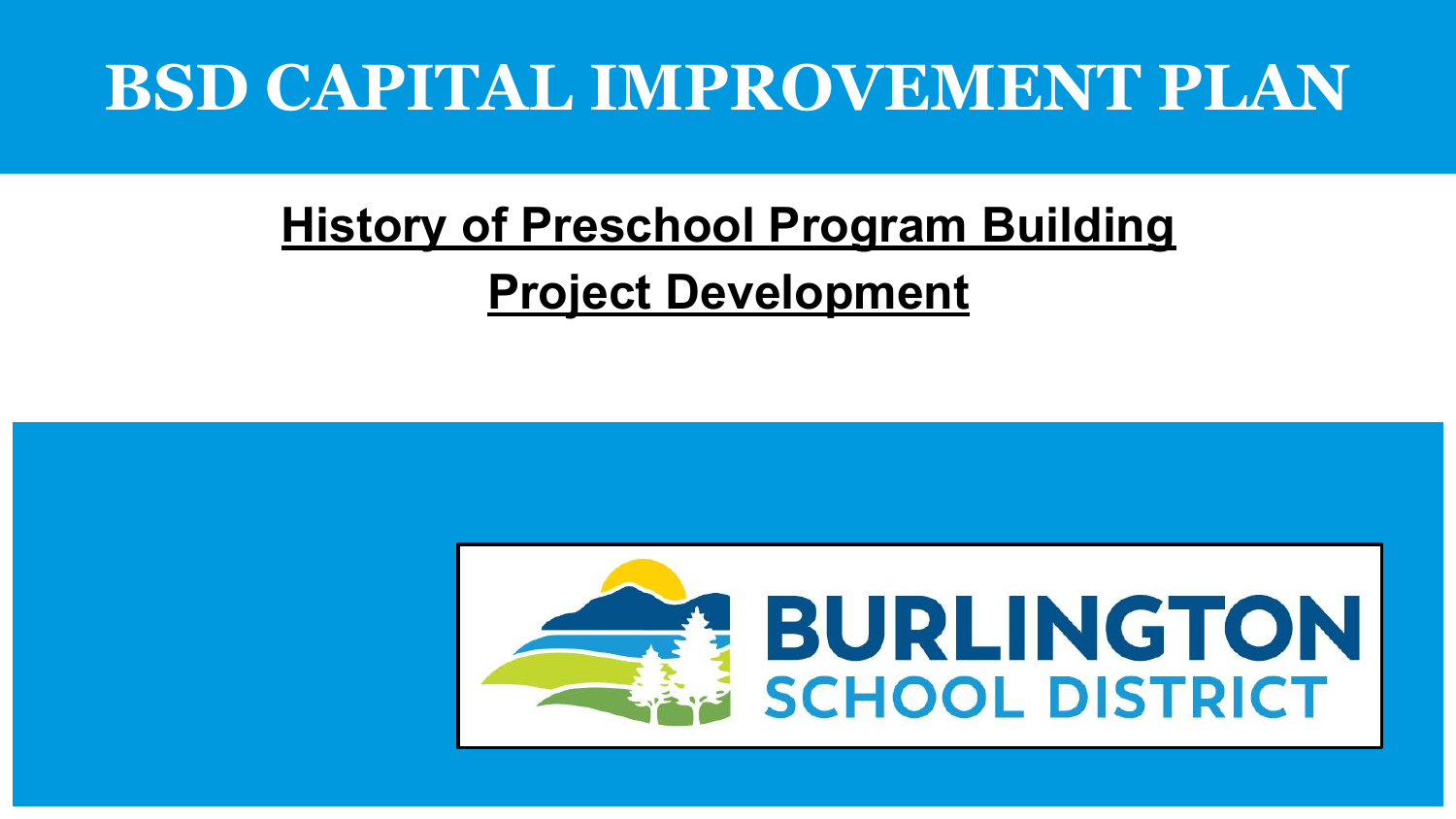# **Capital Plan Bond Approval Process**

- Every year administration identifies priority capital improvement projects and presents them to the board (October/November)
- Debt service built into proposed budget **Board Approval**
- Design development process (Ongoing)
- Prequalification of Contractors (April/May) **Board Approval**
- Project Request for Proposal (RFP) to Contractors
- Awards Project Bid (May/June) **Board Approval**
- **City Approves and Issues Bond**
- \$19m bonding authority is an extension of the already established \$2m annual authorization process to address \$39m of need over 10 years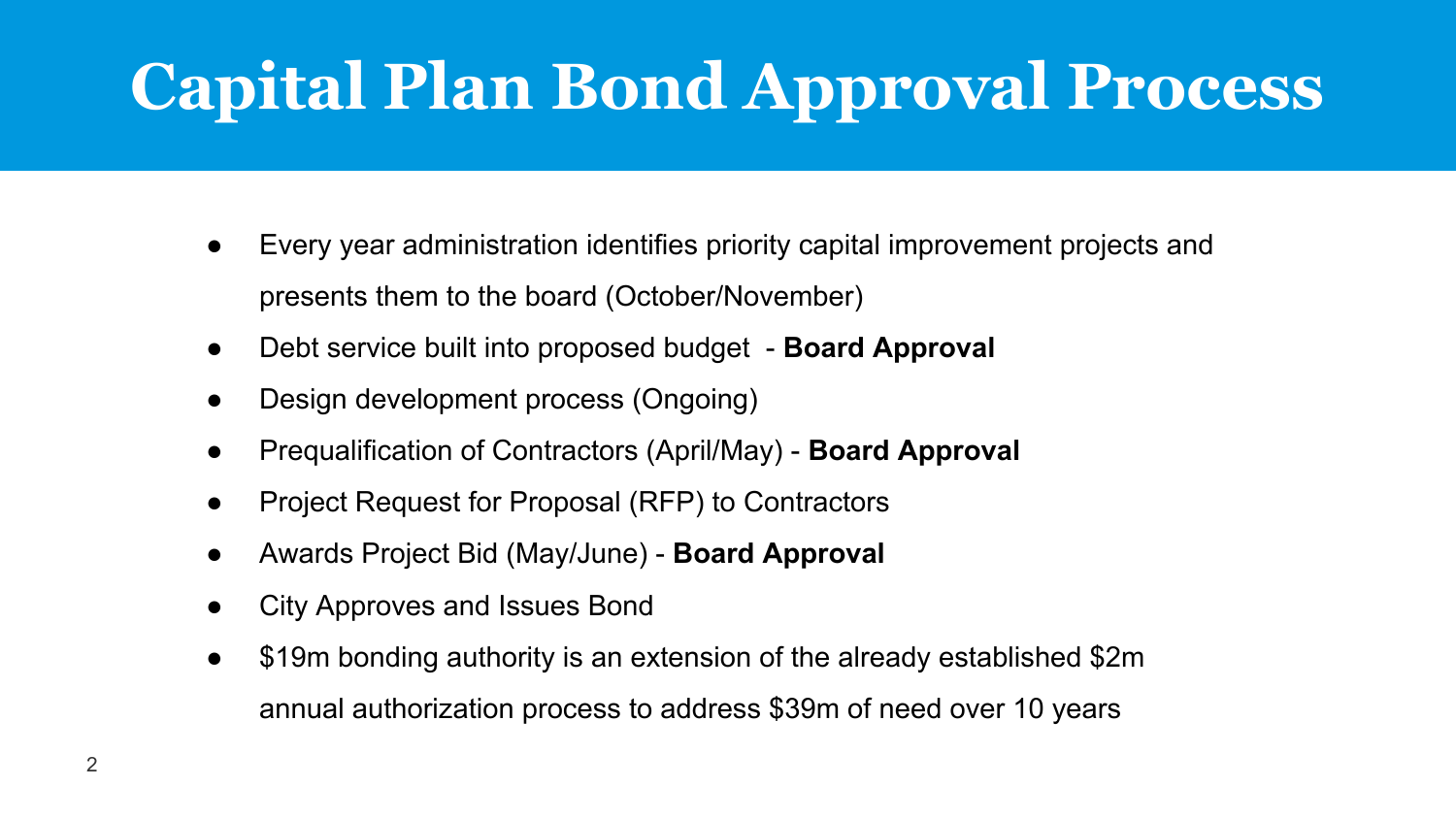### Legal Authorization from Law Firm of McNeil Leddy & Sheahan, P.C.

#### **Question Presented**

Is the Burlington School District's present capital project plan within the scope of the authorization by the voters to issue general obligation bonds, approved on March 7, 2017?

#### **Short Answer**

Yes, the question presented to the voters was sufficient enough to show its character and purpose to accomplish capital improvements to substantially reduce the deferred maintenance of the District's buildings, it is likely that the present project plan does not materially differ from the authorization granted pursuant to the ballot question, and prior versions of the project plan are not binding upon the District or the City of Burlington so as to require the project to take the form as it was prior to the March 7, 2017 bond election.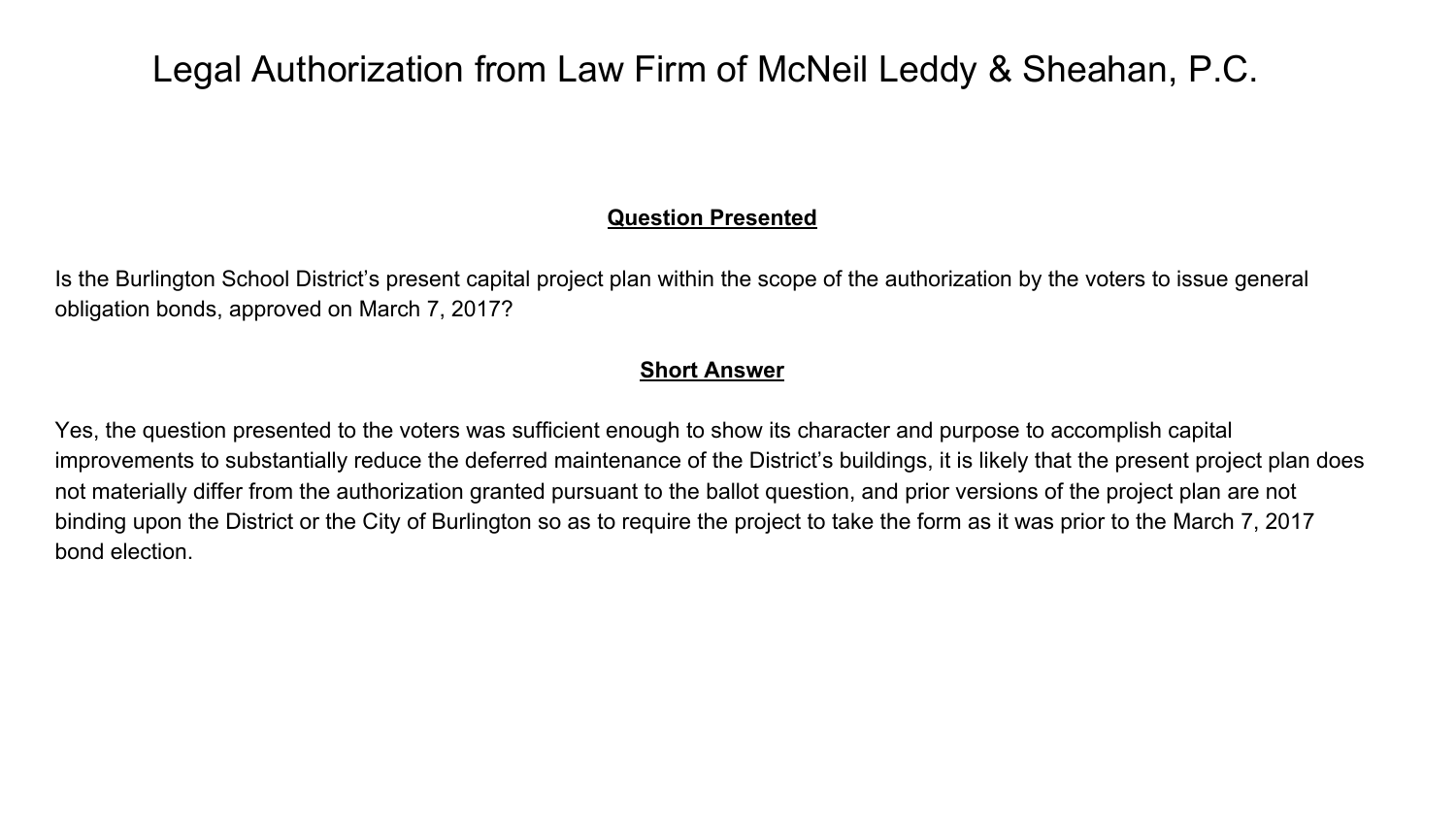

- Recommendation to address current elementary school space constraints
	- Move central office staff out of Ira Allen and lease office space and renovate Ira Allan as Pre-k Center

<http://www.bsdvt.org/wp-content/uploads/2017/07/June-2016-BSD-Long-Range-Master-Facilities-Plan.pdf>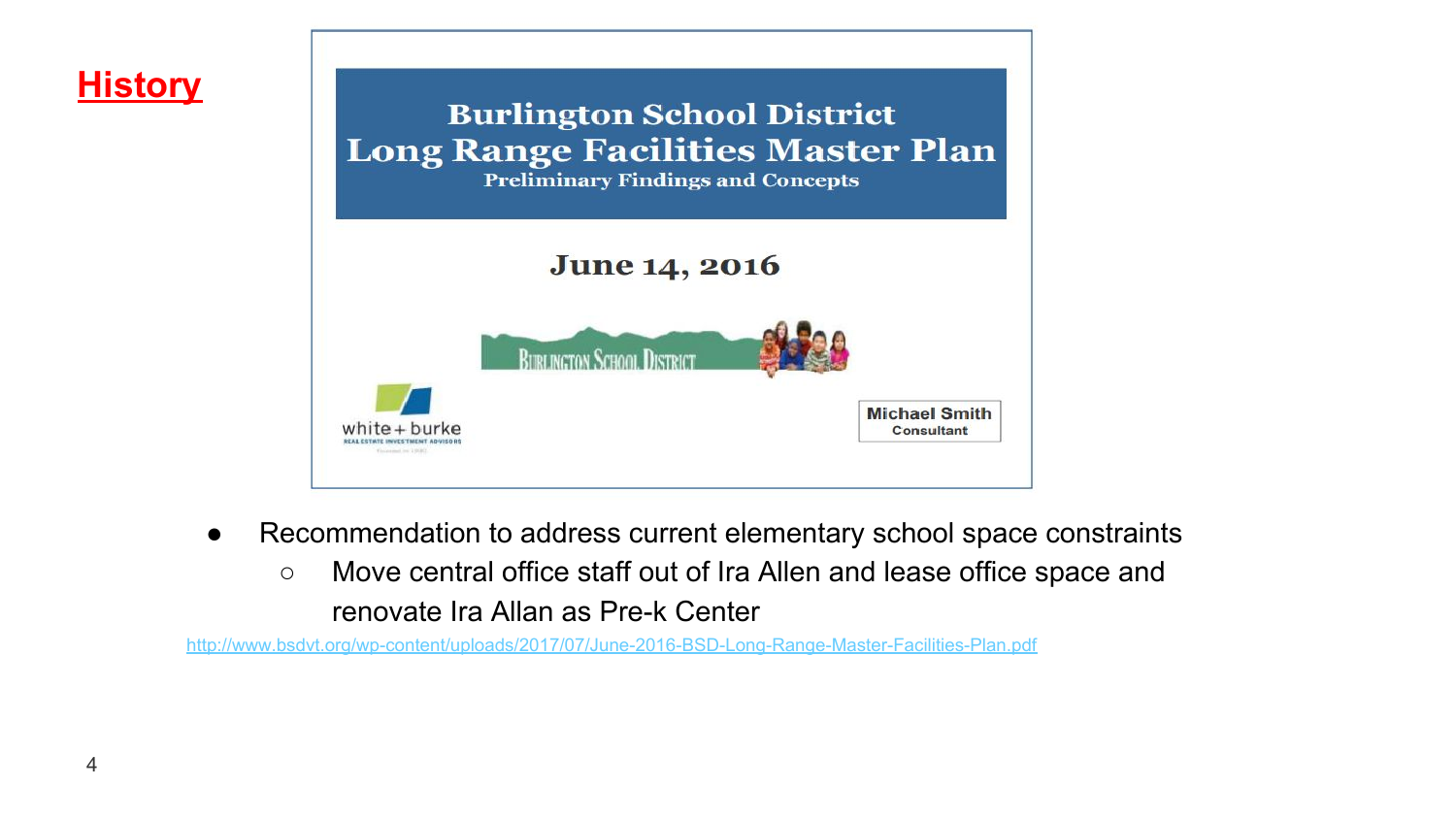**History**

**Space & Facility Needs Assessment** 

### **Space Needs and Constraints**

#### **Elementary & Middle Schools**

| <b>Facility</b>   | 2016<br><b>Enrollment</b> | 2025<br><b>Enrollment</b><br>(High) | <b>Capacity</b>    |
|-------------------|---------------------------|-------------------------------------|--------------------|
| Elementary (K-5)* |                           |                                     |                    |
| Champlain         | 317                       | 339                                 | <b>CONSTRAINED</b> |
| Edmunds           | 344                       | 389                                 | <b>CONSTRAINED</b> |
| Flynn             | 345                       | 361                                 | <b>ADEQUATE</b>    |
| <b>IAA</b>        | 265                       | 334                                 | <b>CONSTRAINED</b> |
| <b>SA</b>         | 193                       | 220                                 | <b>CONSTRAINED</b> |
| Smith             | 269                       | 262                                 | <b>ADEQUATE</b>    |
| <b>TOTAL</b>      | 1733                      | 1905                                |                    |
| Middle            |                           |                                     |                    |
| Edmunds           | 395                       | 438                                 | <b>ADEQUATE</b>    |
| Hunt              | 382                       | 369                                 | <b>ADEQUATE</b>    |
| <b>TOTAL</b>      | 777                       | 807                                 |                    |

\* In addition to 1733 K-5 students, current Pre-K enrollment in District schools is about 100 students

Observations:

- Elementary: Four (4) schools are significantly constrained to accommodate ٠ recommended educational programming for curriculum, special education, ELL, Pre-K and after school.
- Middle: Both schools have adequate space to accommodate recommended minimum ٠ educational programming. *Presented: June 2016*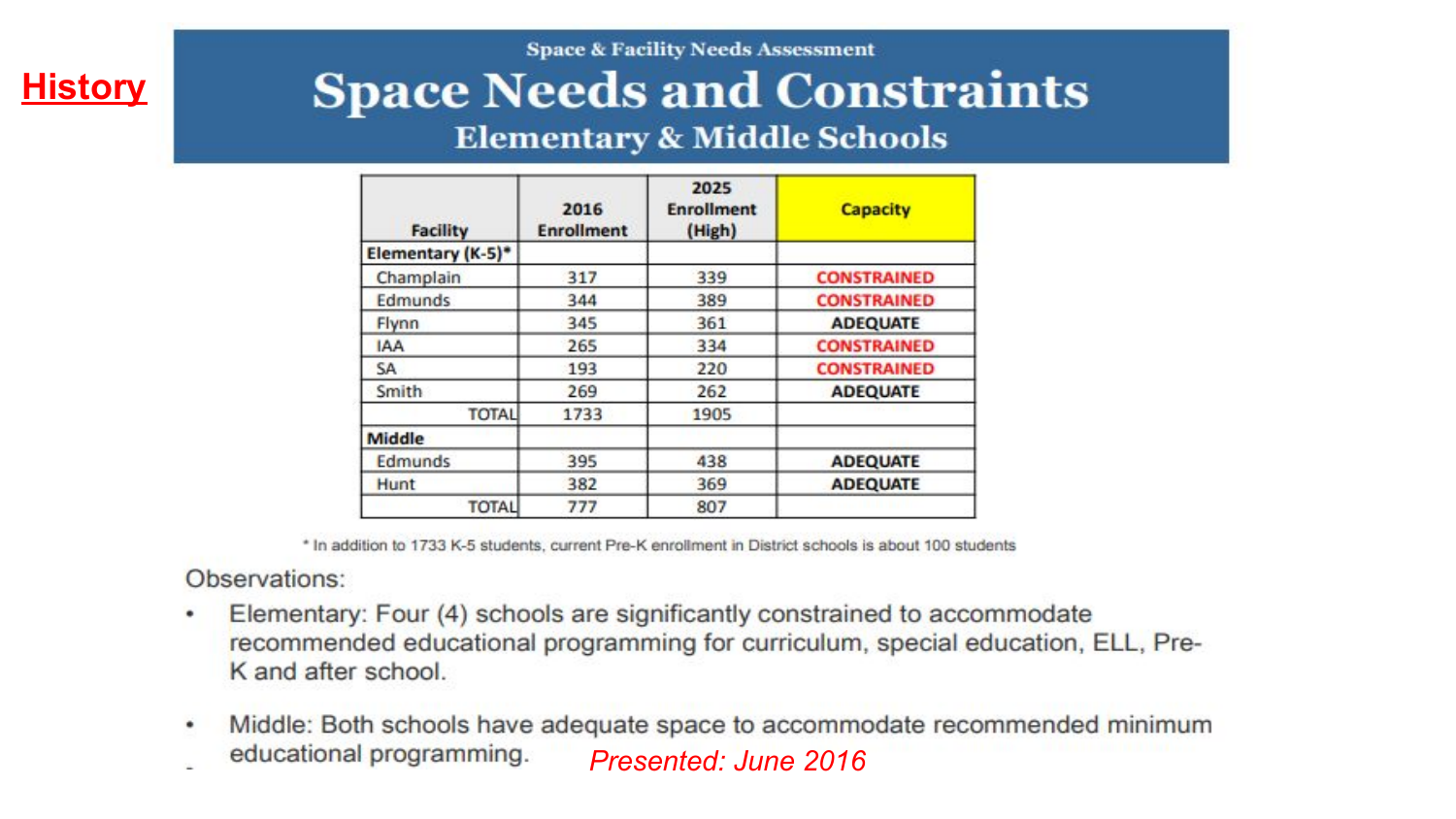# **Capital Plan Roll Out**



*Presented: Preceding Bond Vote 2017* 

- Ten Year Capital Bond Plan *(Address space needs and constraints and deferred maintenance needs )*
	- Year One Priorities to Develop Plan
		- Planning and Design Work For
			- **Preschool Center at IRA**
			- **Edmunds C Building Renovations**
			- IAA Building Envelope & HVAC Upgrade
			- Champlain Parent/Student Drop Off
			- **Champlain Addition, Separate Cafeteria** & Second Floor Corridor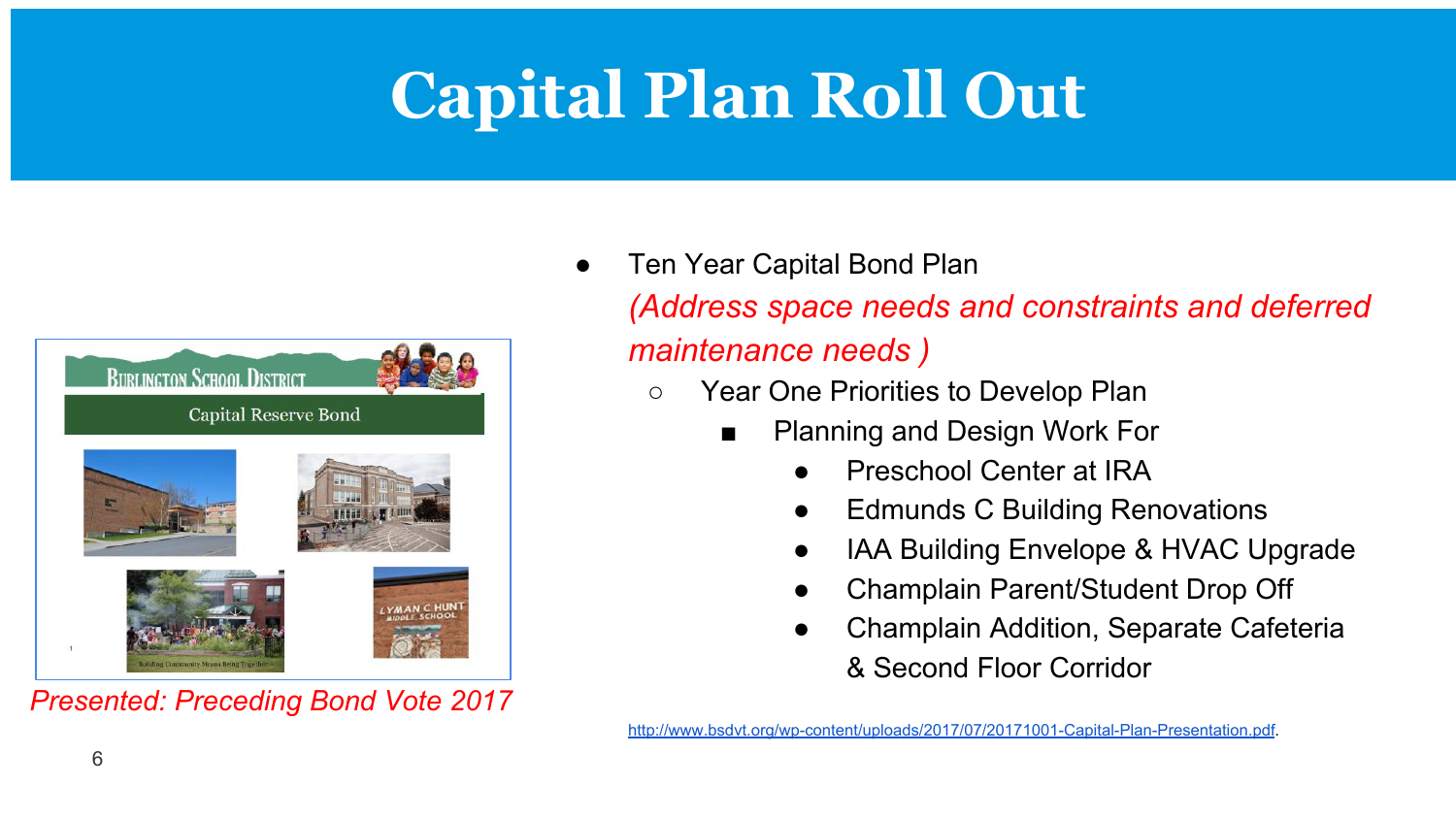### **History**

### **Space & Facility Needs Assessment**

- Enrollment projections
- Educational program space standards
- Space needs and constraints by school

•Alternative approaches

• Condition of existing facilities (EMG Study)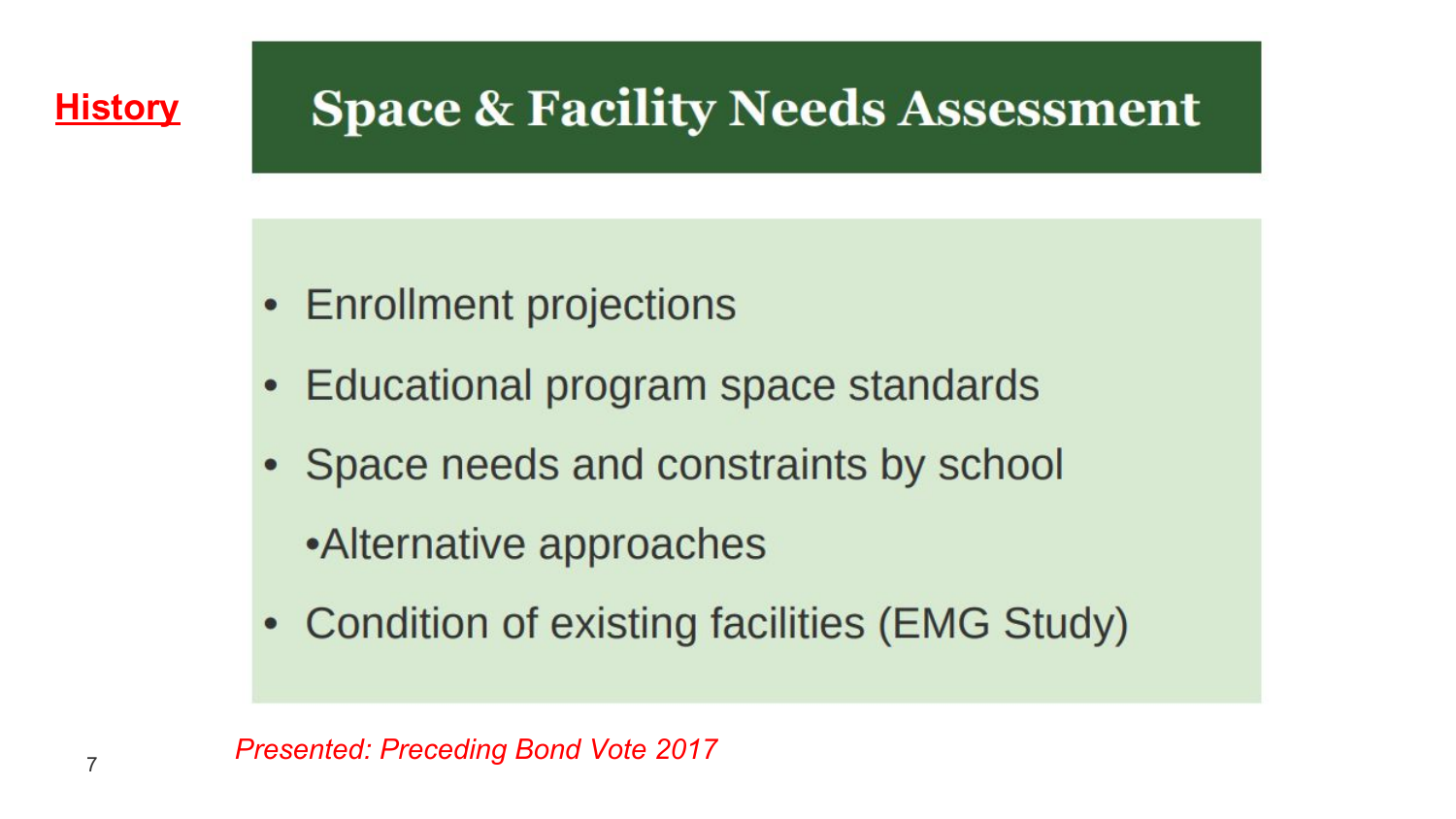

### **Year 1 Priorities**

#### $\star$  Planning and design work

- Preschool center at IRA
- $\circ$  Edmunds C building renovations
- IAA building envelope & HVAC  $\circ$
- **BHS** accessibility planning  $\circ$
- Champlain parent drop off  $\circ$
- **Elementary School 4 Classroom Addition**  $\circ$
- Voice over IP phone and intercom safety system
- $\star$  Champlain second floor windows

6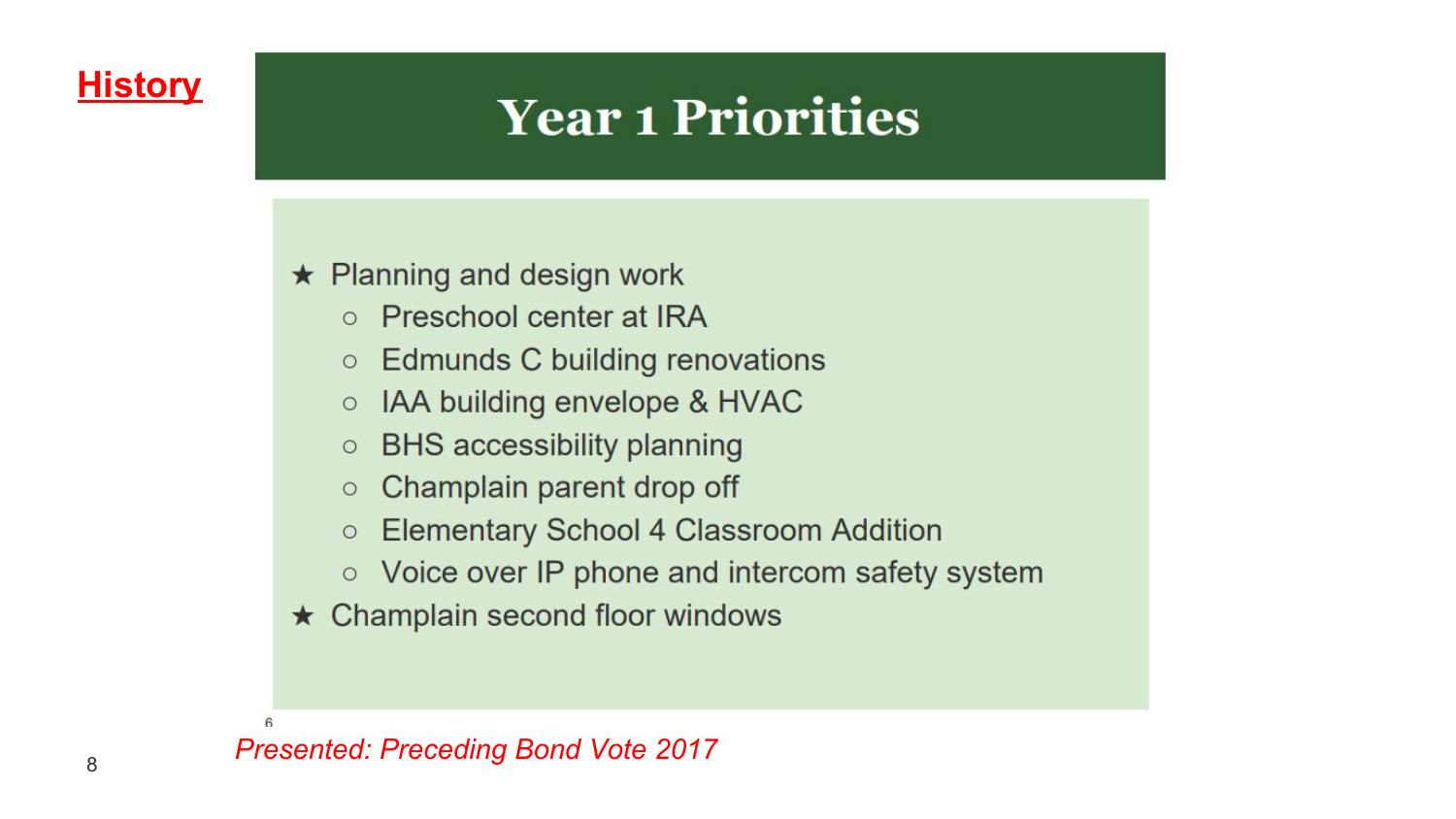

### **10 Year Capital Needs**

| <b>New Bond Authorization Needed</b>               | \$19,000,000 |  |  |
|----------------------------------------------------|--------------|--|--|
| <b>Less Existing Bonding Authorization</b>         | \$20,000,000 |  |  |
| <b>Total Needs over 10 years</b>                   | \$39,000,000 |  |  |
| Design & Contingency                               | \$9,883,134  |  |  |
| <b>BHS Accessibility &amp; Maintenance Reserve</b> | \$1,700,000  |  |  |
| <b>Property Services</b>                           | \$357,956    |  |  |
| <b>IRA Allen</b>                                   | \$3,239,601  |  |  |
| <b>Hunt Middle School</b>                          | \$6,103,505  |  |  |
| <b>Smith Elementary School</b>                     | \$352,556    |  |  |
| <b>Sustainability Academy</b>                      | \$1,299,837  |  |  |
| <b>Integrated Arts Academy</b>                     | \$1,269,772  |  |  |
| <b>Flynn Elementary School</b>                     | \$844,036    |  |  |
| Edmund's Elementary & Middle School                | \$10,007,561 |  |  |
| <b>Champlain Elementary School</b>                 | \$3,942,042  |  |  |

<sup>9</sup> *Presented: Preceding Bond Vote 2017* 

5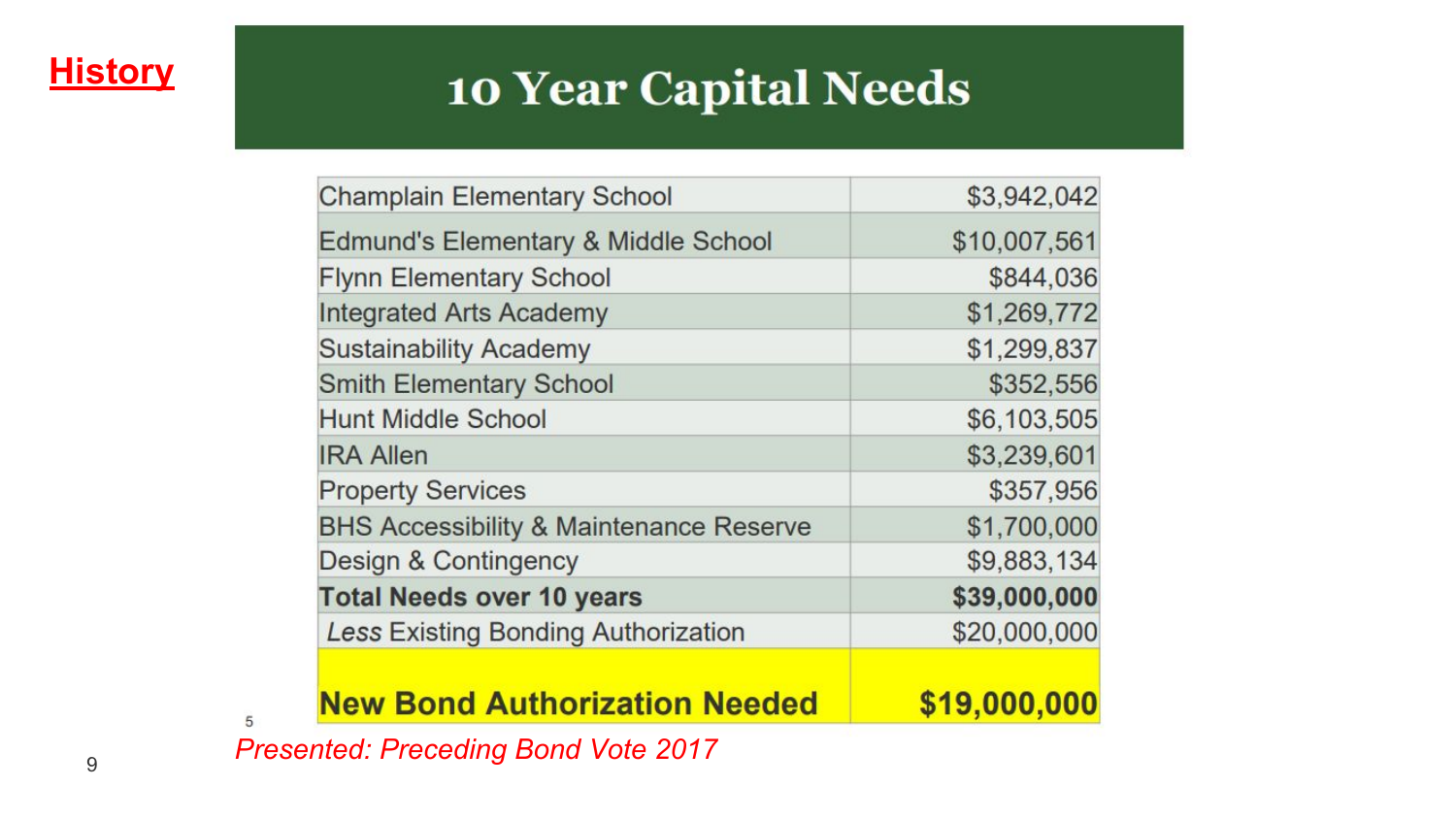# **Capital Plan Development**

- The 10 year plan is an ongoing work in progress
- Full designs are not developed at the early stages of the plan
- Design details are fleshed out through the design development process
- Extensive process goes into working out the long term details of the ever evolving plan
- Many factors drive the design development process, such as code compliance and existing building conditions
- Various factors can, and usually do, result in unforeseen project delays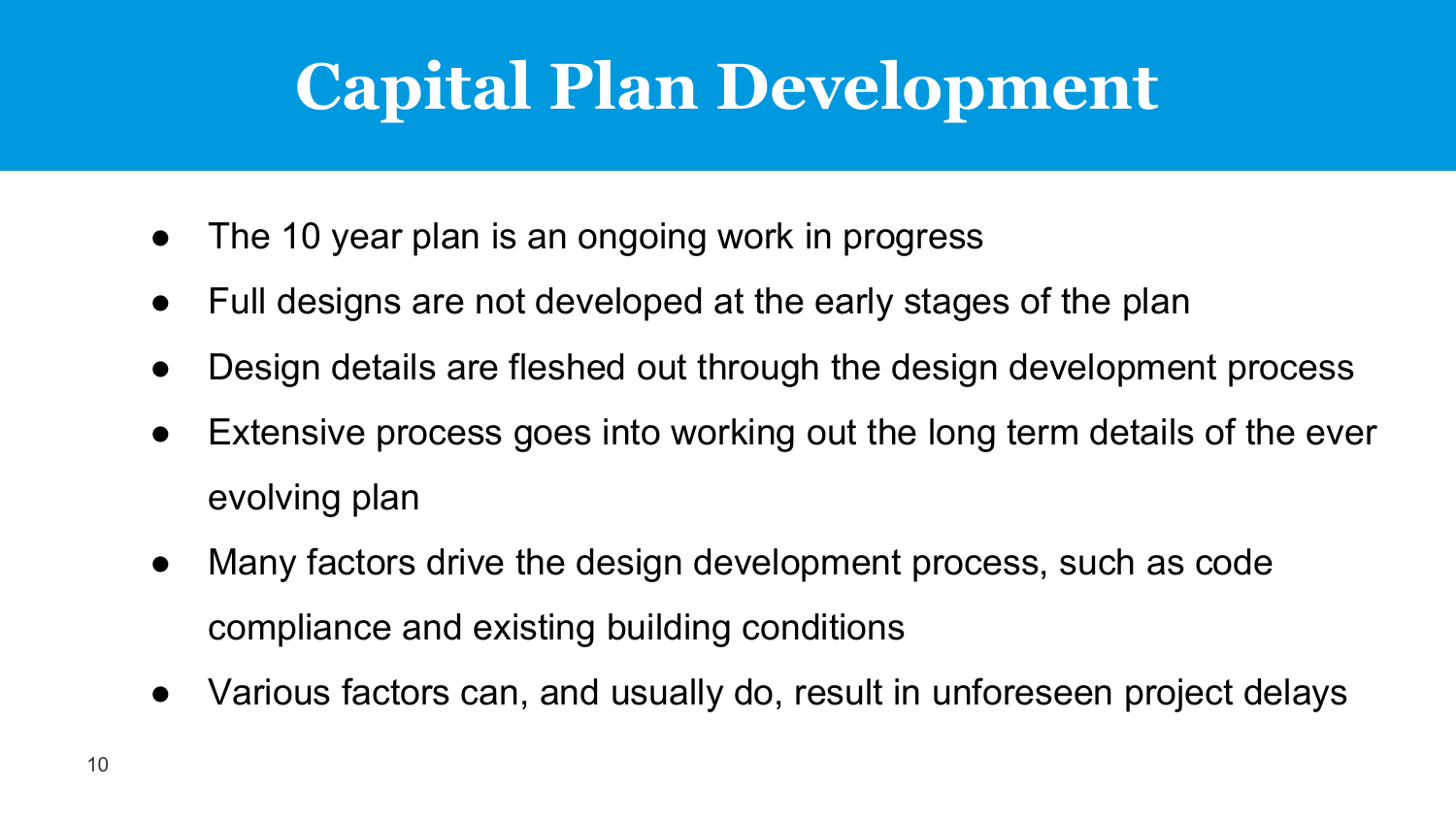# **Capital Plan Development**

Through the planning and design development process we identified: Preschool Center at IRA

❖ Because of increased enrollment due to Act 166 we would already be at maximum capacity if we were to renovated Ira Allen with no room for growth

Champlain Addition, Separate Cafeteria & Second Floor Corridor (Necessary First Steps)

❖ Cannot do these needed renovations in the seven week window of summer break so we cannot start this project until we either secure alternate swing space to displace students or purchase/lease temporary mobile classrooms

#### IAA Building Envelope & HVAC Upgrade (Necessary First Steps)

❖ Cannot do these needed renovations in the seven week window of summer break so we cannot start this project until we either secure alternate swing space to displace students or purchase/lease temporary mobile classrooms

#### Edmunds C Building Renovations

- ❖ Planned to start June 2018
- ❖ To utilize C building as the central secure entry point for the campus, we must provide an ADA compliant access to the building from where students will be dropped off and were handicap parking is provided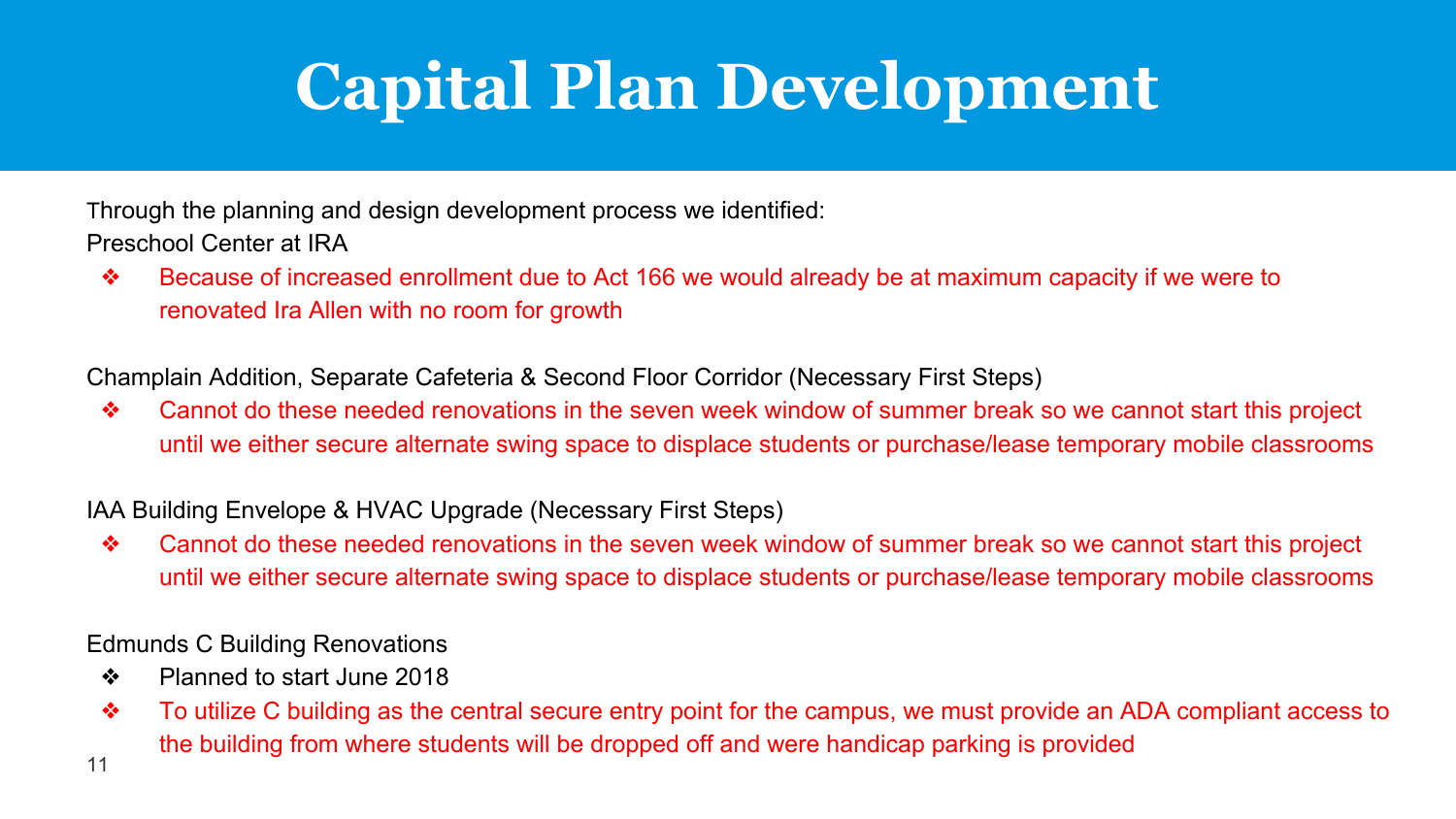# **Capital Plan Development**

#### **How long has the District been planning North and South End Preschool Centers?**

In [November of 2017](http://www.bsdvt.org/wp-content/uploads/2017/07/Board-Capital-Planning-Presentation.pdf), the District updated the Board on the status of the capital plan. The presentation included an analysis of two preschool options. The District indicated that it intended to focus future design effort on the option that included creating two new centers in the North and South End because it was most cost effective and provided needed swing space to support

projects at other schools.

**History**



Alternate plan to build North & South End Preschools to utilize Ira Allen as needed swing space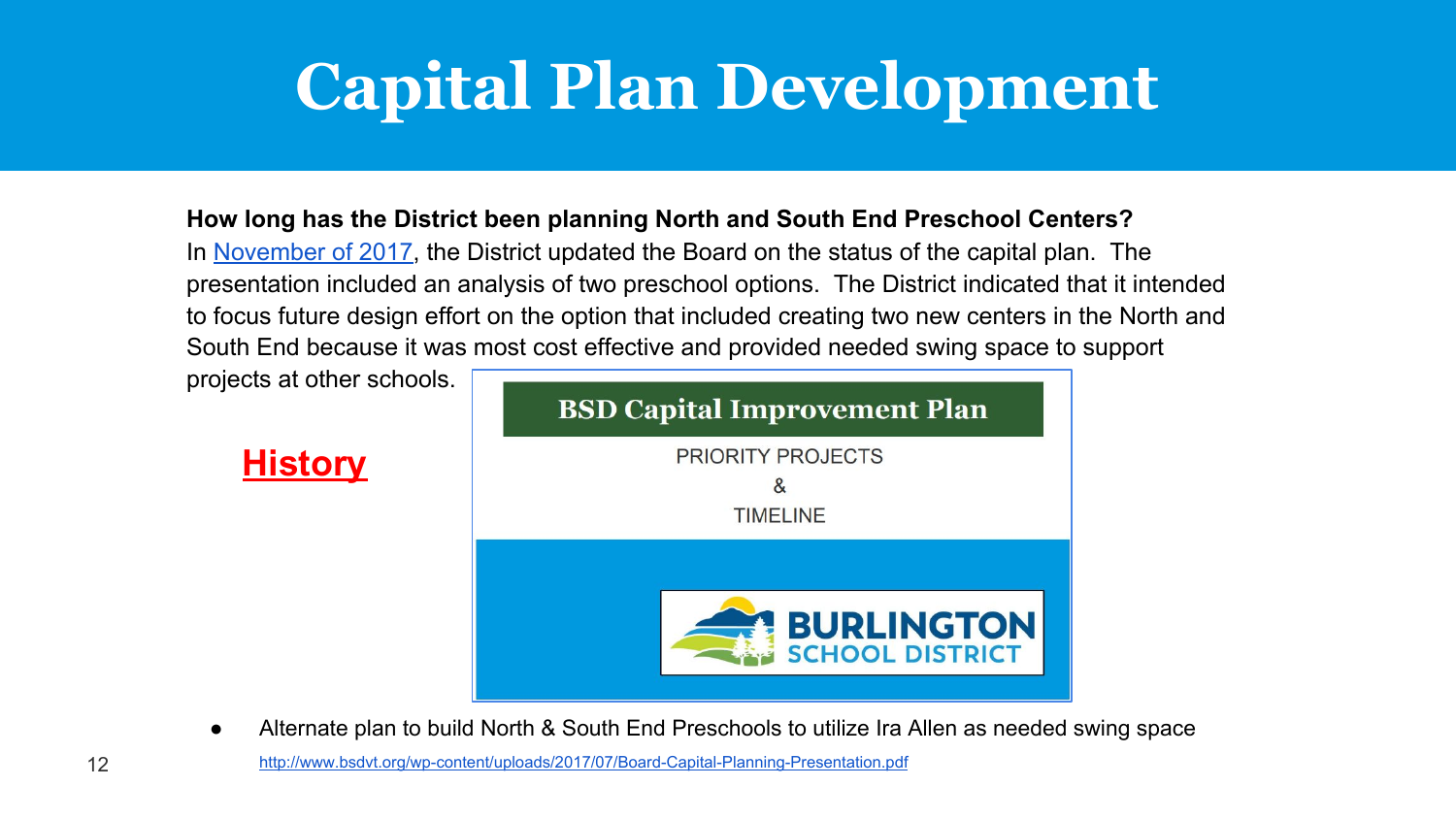### NORTH END AND SOUTH END PRESCHOOL OPTION SUMMARY **History**

#### OPTION "B" NORTH & SOUTH PROGRAMS

- Ira Allen used as swing space for displacement of students from other sites during renovation
	- Upon completion of other capital improvement projects building could be used for alternate programs or sold
- More convenient for north and south end families
- Greater program support options available being adjacent to existing elementary school
- More efficient bus routes with less travel time for students
- Both sites allow for potential future growth
- Building could be designed to accommodate additional programs on second floor
- Proposed site work for both north and south programs also provide significant improvements to Champlain & Smith for student drop off and pick up
- Potential additional Act 166 funding available

#### *Presented: November 2017*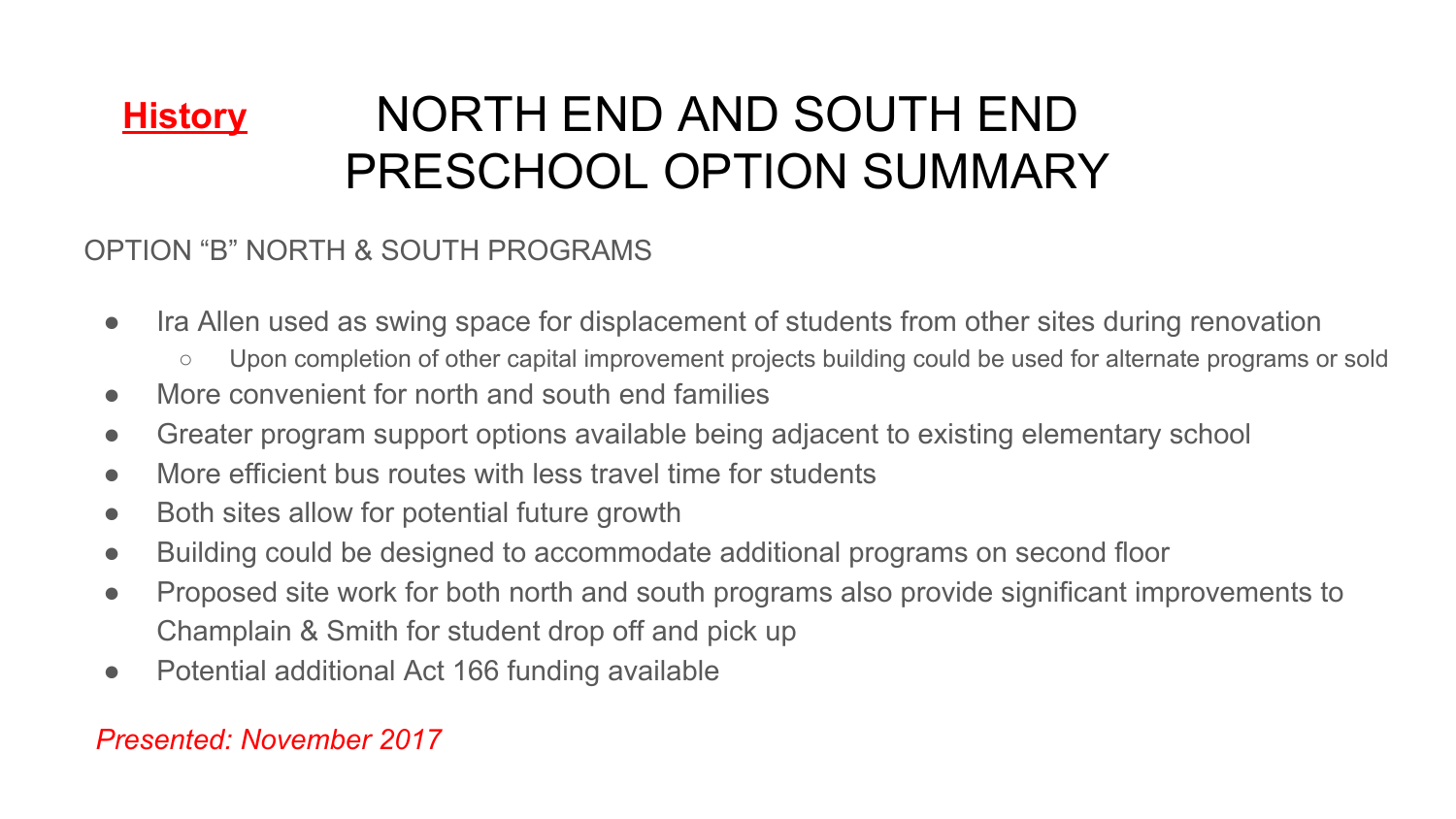# **Cost Analysis for Pre-k Program**

#### **Option A Option B**

| Ira Allen Renovation to Pre-K                               | \$4,000,000 | North End Preschool                                                  | \$2,500,000 |
|-------------------------------------------------------------|-------------|----------------------------------------------------------------------|-------------|
| Lease Office Space for Central Office Staff<br>for 20 years | \$5,000,000 | South End Preschool/ Office Space for<br><b>Central Office Staff</b> | \$5,000,000 |
| Temporary Classroom Space for 10 years                      | \$1,200,000 |                                                                      |             |
|                                                             |             |                                                                      |             |

**Total: \$10,200,000 Total: \$7,500,000**

- Option A requires us to find alternate swing space to displace students to do future capital projects
- Additional cost to lease temporary mobile classrooms
	- Code compliance for use of temporary structures requires not to exceed 180 day
		- Purchase/lease of the units
		- Electricity, Water, Sewer, Heat, Fire Alarm System, Security, etc.
		- Removal at end of life/lease term
- Option B utilizes Ira Allen as swing space to move forward with other future building improvements starting in 2020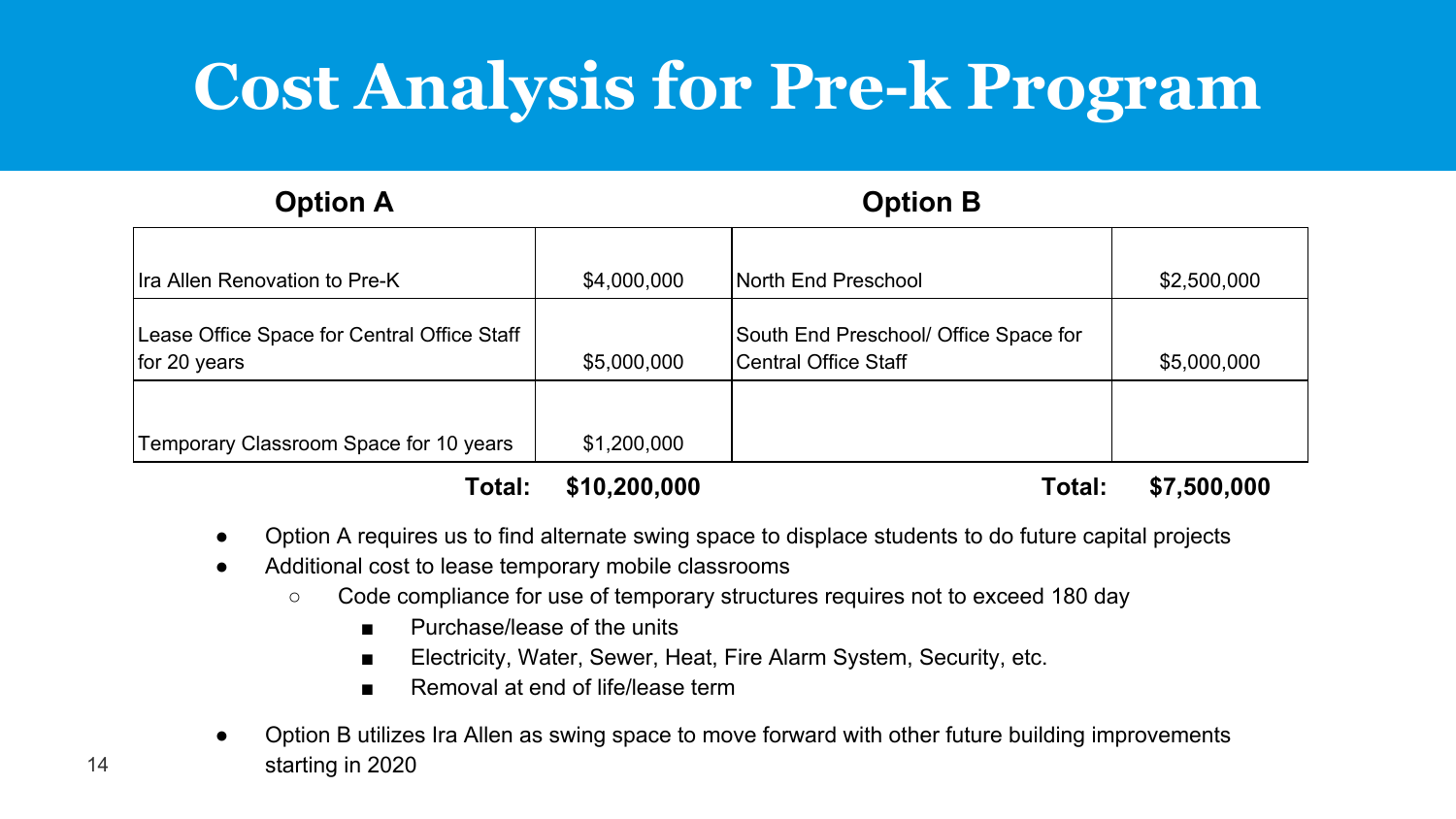## **ESTIMATED CAPITAL PLAN TIMELINE STARTING 2018**

| School                                                       | Project                                                            | <b>Estimated Timeline</b>                                         | <b>Estimated Start</b> | <b>Estimated Completion</b> | Displation of Students |
|--------------------------------------------------------------|--------------------------------------------------------------------|-------------------------------------------------------------------|------------------------|-----------------------------|------------------------|
| Smith School Property (332 Ethan<br>Allen Parkway)           | North End Preschool Satellite Program                              | 12-14 Month Construction Period (2<br>summers & 1 academic year)  | August 2018            | September 2019              | N/A                    |
| <b>BDS Property Services Property</b><br>(287 Shelburne Rd.) | South End Preschool<br>Center/Administrative Offices               | 12-14 Month Construction Period (2)<br>summers & 1 academic year) | August 2018            | September 2019              | N/A                    |
| Champlain Elementary School                                  | Student Drop Off Lane                                              | <b>Summer Vacation</b>                                            | May 2019               | August 2019                 | N/A                    |
| Edmunds Elementary & Middle<br>School                        | "C" Building Basement Cafeteria &<br><b>Kitchen</b>                | 12-14 Months                                                      | <b>June 2018</b>       | September 2020              | N/A                    |
|                                                              | ADA Secure Central Entrance &<br><b>Student Drop Off Lane</b>      | <b>Summer Vacation</b>                                            | May 2019               | August 2019                 | N/A                    |
| <b>IAA</b>                                                   | <b>Building Envelope, Windows &amp;</b><br><b>HVAC Upgrade</b>     | 12-14 Months                                                      | <b>June 2020</b>       | September 2021              | <b>Yes</b>             |
| <b>Edmunds</b>                                               | <b>HVAC Upgrade</b>                                                | 12-14 Months                                                      | <b>June 2022</b>       | September 2023              | <b>Yes</b>             |
| Champlain                                                    | Separate Cafeteria, Addition &<br>Second Floor Corridor Renovation | 12-14 Months                                                      | <b>June 2024</b>       | September 2025              | <b>Yes</b>             |
| <b>Hunt</b>                                                  | <b>Electrical/Interior Renovations</b>                             | 12-14 Months                                                      | <b>June 2026</b>       | September 2027              | Yes:                   |

● Prolonging the start date of the North & South Preschool programs will either require finding alternate swing space to start other future projects or result in additional delays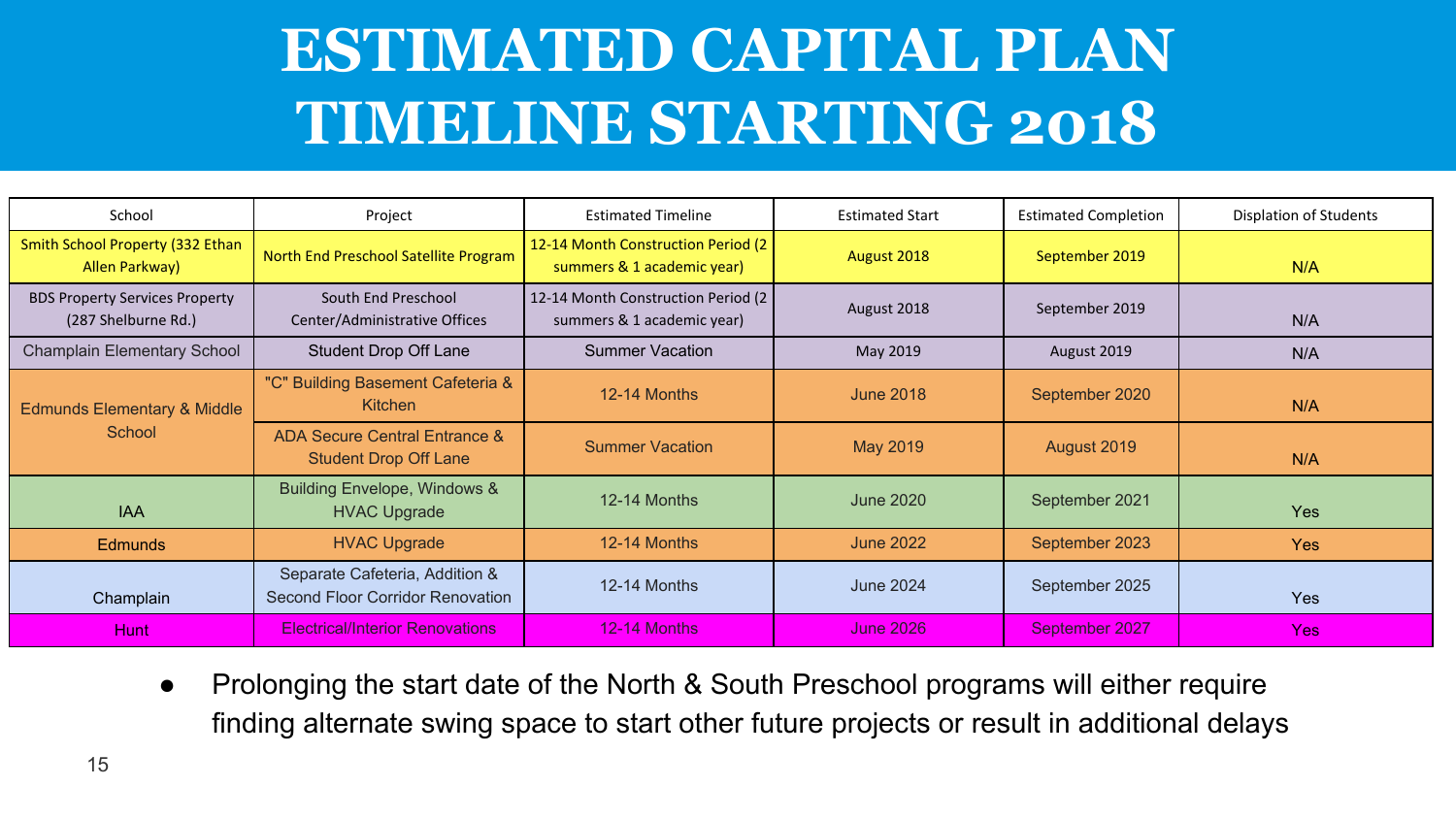#### **Why are we investing in more preschool space?**

Our current spaces for early education and learning are outdated, cramped, spread throughout many schools, and insufficient to meet the growing need to serve preschool students in our District. Each year there is a waitlist to get into our program, and it has been growing over the past three years in part as a response to the state law that mandates universal preschool access. Each of the last two years we have had to include an increase in our budget to support universal pre-k.

#### **What is the permitting status of these projects?**

The District appeared before the Conservation Board on May 7 to present a preview of the South End preschool center. A permit has been submitted for the interior renovations ONLY at Edmunds and we are scheduled for DAB review on May 8th. The District has not applied for a permit for any other projects at this time.

#### **Is it permissible to use the \$19 million for these projects?**

Yes. The District has been advised by Counsel that the present plan remains within the authorization provided by the voters.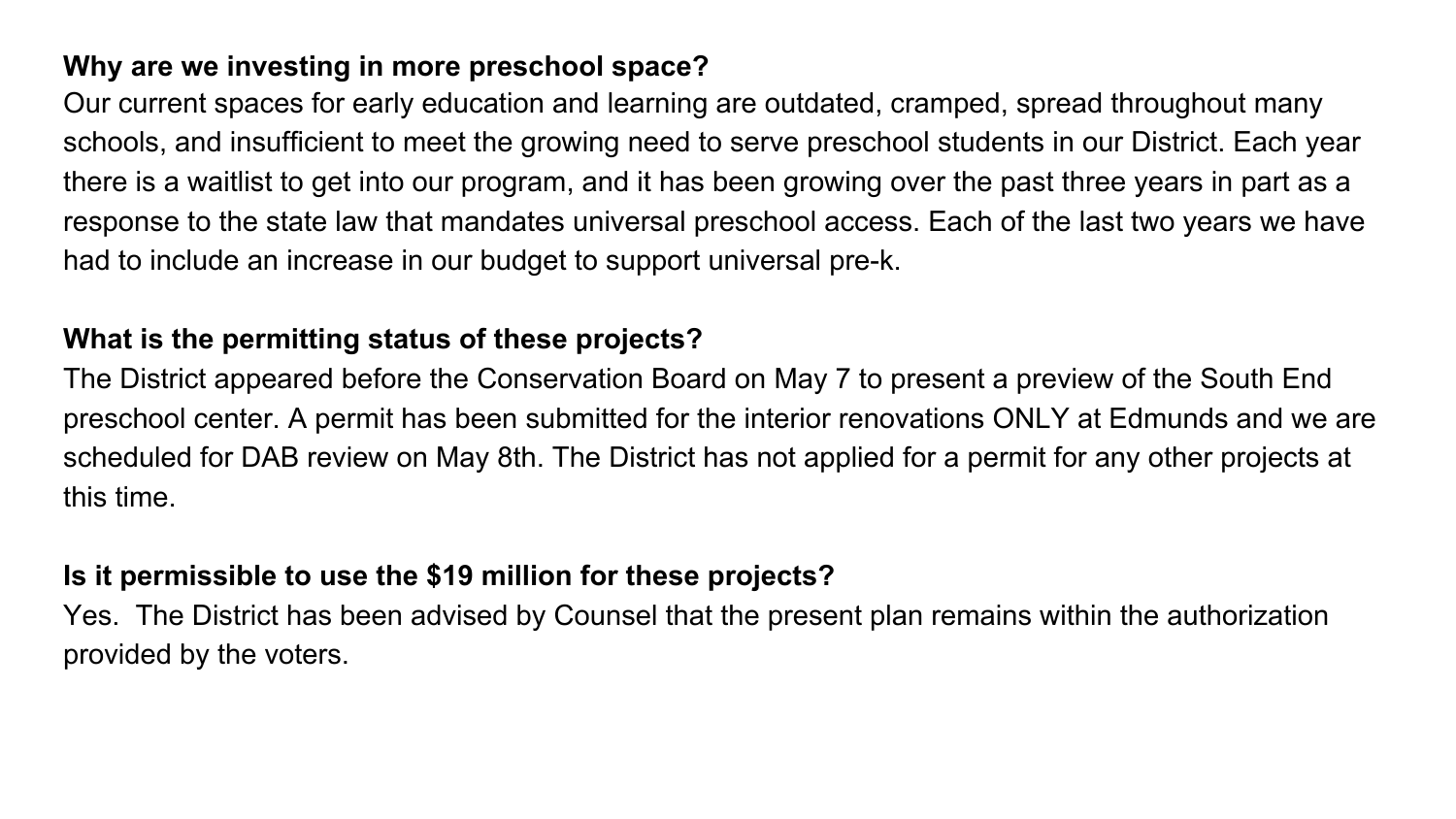## ANTICIPATED BOARD ACTION TIMELINE





Continued Input NPA's, PTO's, BSD Staff (See Website) <http://www.bsdvt.org/district/budget/capital-planning/>

- ❖ May Board Meeting
	- ➢ Hunt Locker Bid Award
- ❖ June Board Meeting
	- $\triangleright$  Edmunds Construction Bid Award
	- SA Playground Bid Award
- **July Board Meeting** 
	- $\triangleright$  Early Ed Construction Bid Award